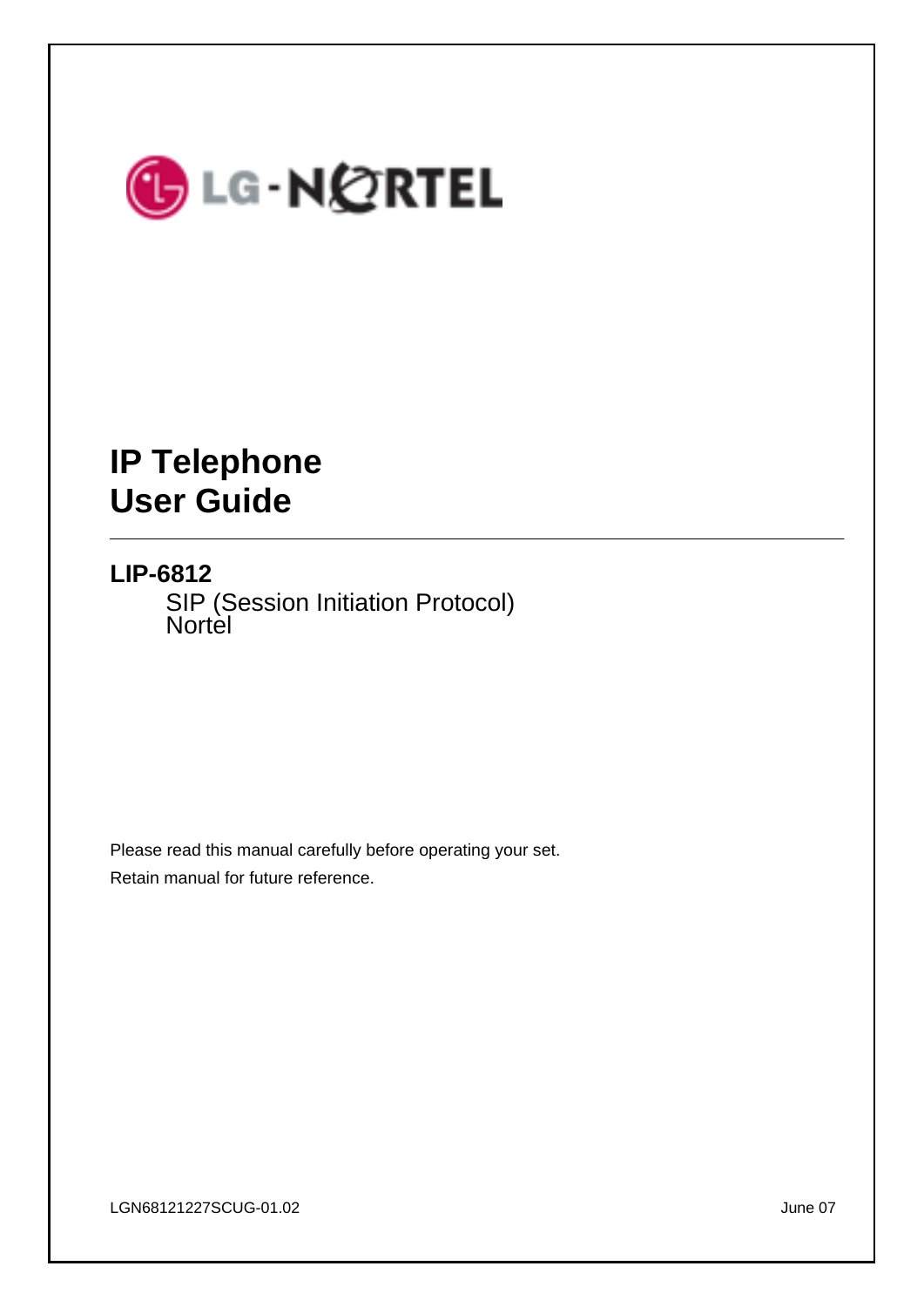# **Regulatory & Safety Notice**

### **LIP-6812D**

This equipment complies with the following regulatory standards, FCC Part 15, IC (Industry Canada) CS03, TBR21, TBR03, and TBR04. Also, this equipment complies with the safety requirements of UL60950, CSA60950, EN60950, EN55022 and EN55024

### **FCC Compliance Statement**

This device complies with part 15 of the FCC Rules for a Class B device. Operation is subject to the following two conditions: (1) This device may not cause harmful interference and (2) this device must accept any interference received, including interference that may cause undesired operation.



**Safety Compliance Listings & Markings** 

# **Revision History**

| <b>ISSUE</b> | <b>DATE</b> | <b>Contents of Changes</b> | <b>REMARK</b>                                                            |
|--------------|-------------|----------------------------|--------------------------------------------------------------------------|
| 01.01        | 2007.06     | <b>Initial Release</b>     |                                                                          |
| 01.02        | 2007.06     | Update release 01.02       | Remove reference to unsupported Softkeys, Direct &<br>Group Call Pick-Up |
|              |             |                            |                                                                          |
|              |             |                            |                                                                          |
|              |             |                            |                                                                          |

**Copyright© 2007 LG-Nortel Co. Ltd. All Rights Reserved** 

*This material is copyrighted by LG-Nortel Co Ltd. Any unauthorized reproduction, use or disclosure of this material, or any part thereof, is strictly prohibited and is a violation of Copyright Laws. LG-Nortel reserves the right to make changes in specifications at any time without notice. The information furnished by LG Nortel in this material is believed to be accurate and reliable, but is not warranted to be true in all cases.* 

*LG-Nortel is a trademark of LG-Nortel Co. Ltd.* 

*All other brand and product names are trademarks or registered trademarks of their respective companies.*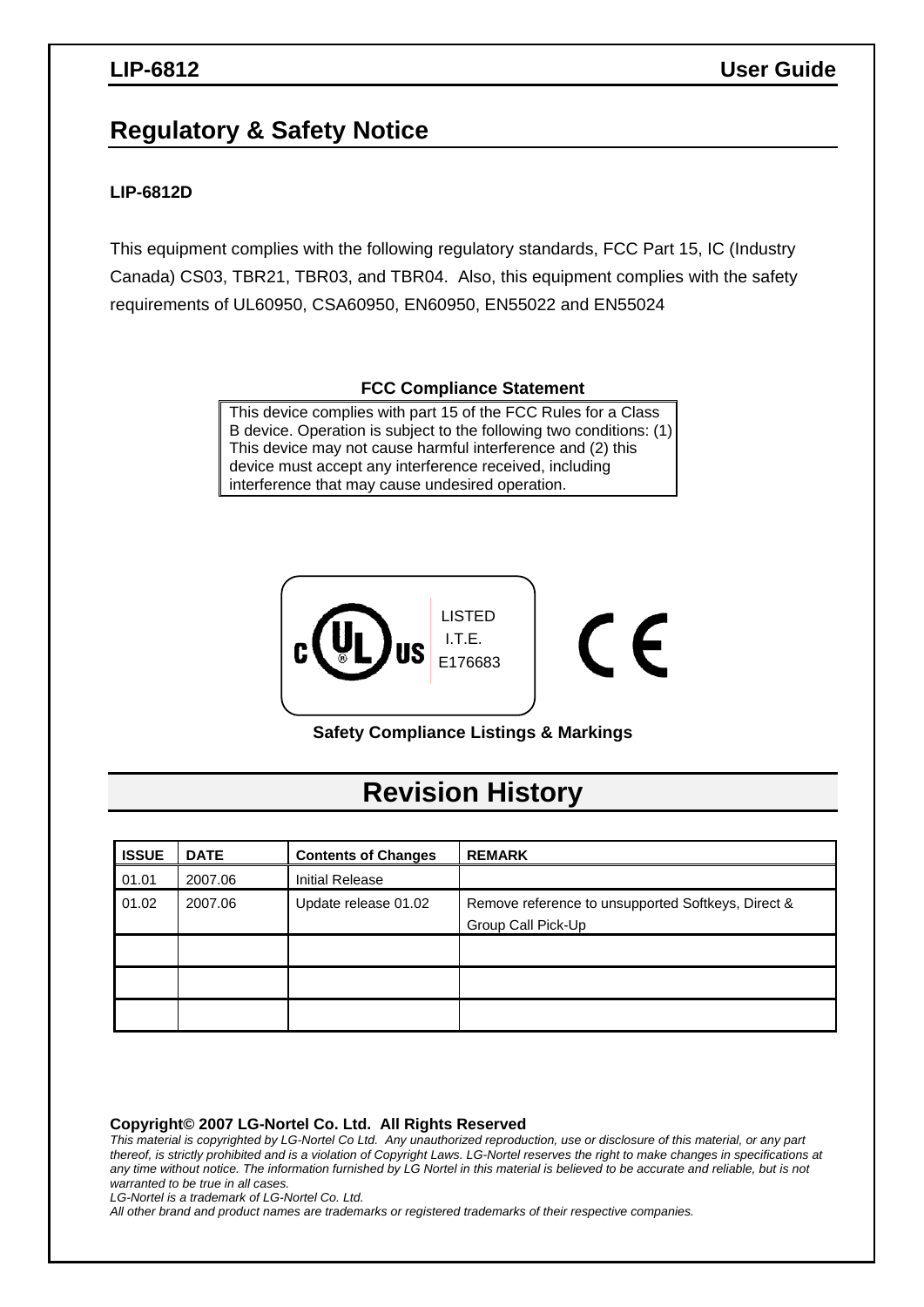# LIP-6812

# **Table of Contents**

| 1.1. |                                                                                |  |
|------|--------------------------------------------------------------------------------|--|
| 1.2. |                                                                                |  |
| 1.3. |                                                                                |  |
|      |                                                                                |  |
| 2.1. |                                                                                |  |
| 2.2. |                                                                                |  |
| 2.3. |                                                                                |  |
| 2.4. |                                                                                |  |
| 2.5. |                                                                                |  |
| 2.6. |                                                                                |  |
| 2.7. |                                                                                |  |
| 2.8. |                                                                                |  |
| 2.9. |                                                                                |  |
|      |                                                                                |  |
|      |                                                                                |  |
|      |                                                                                |  |
|      |                                                                                |  |
|      |                                                                                |  |
|      |                                                                                |  |
|      | 2.16. MADN SCA (Multiple Appearance Directory Number Single Call Appearance).7 |  |
|      |                                                                                |  |
|      | 3. Advanced Services and the LIP-6812 LCD Menu 8                               |  |
| 3.1. |                                                                                |  |
| 3.2. |                                                                                |  |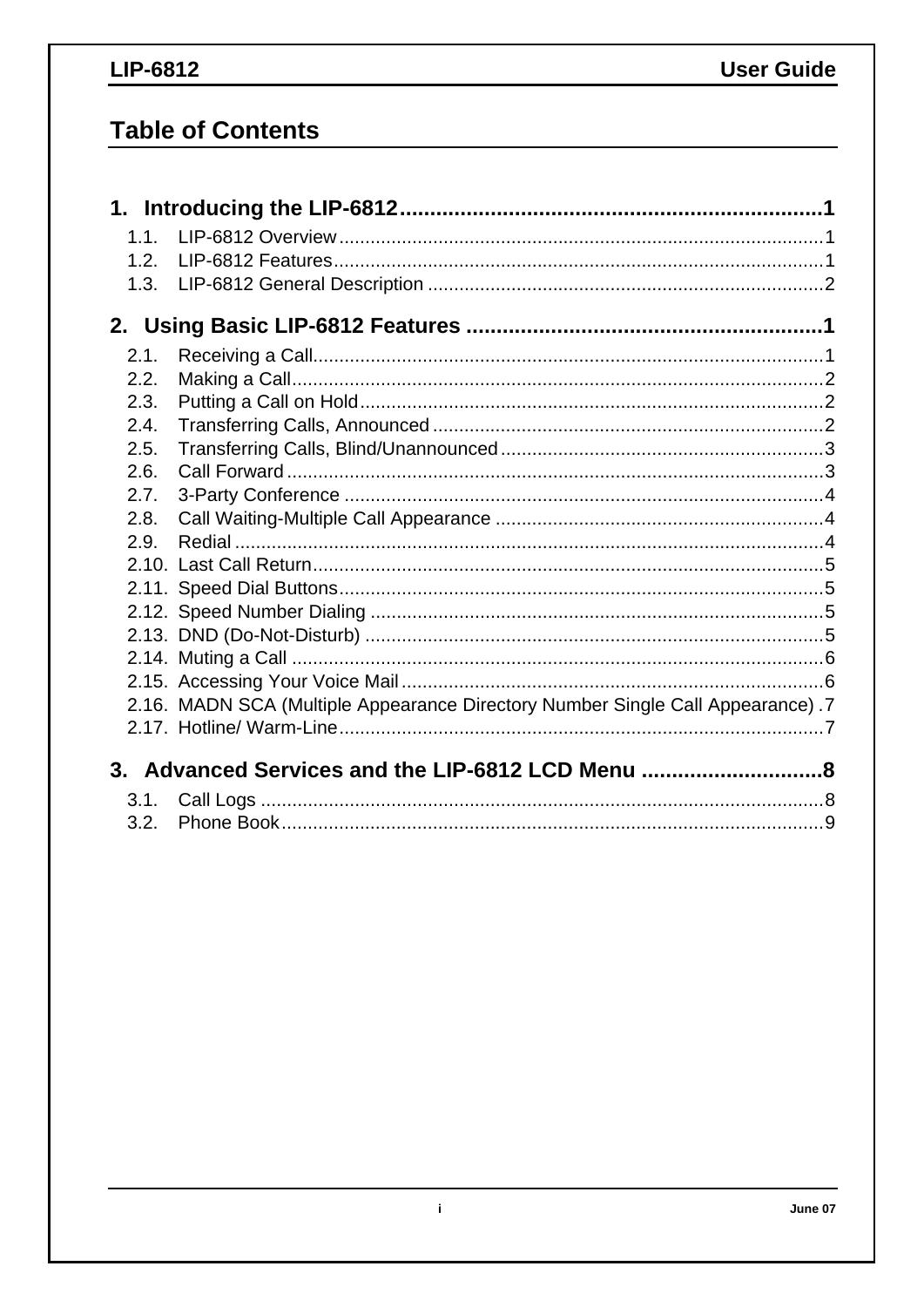# **1. Introducing the LIP-6812**

## *1.1. LIP-6812 Overview*

LIP-6812 is an Internet Protocol (IP) phone designed to support hosted telephony services over a managed IP network. Based on the open standard Session Initiation Protocol (SIP), LIP-6812 can interoperate with various third party SIP end-user devices, Proxy/Registrar/Servers, and gateway products while voice packets are exchanged on a point-to-point basis between the phone and the connected party through the Service Provider's network.

Features and functions available to the LIP-6812 through the SIP Call Server are similar to those of a conventional business telephone. For ease of use, the LIP-6812 is equipped with fixed feature buttons, flexible (programmable) feature buttons, an LCD display, Softkeys, and a dial pad. These elements are described in more detail in the General Description section.

## *1.2. LIP-6812 Features*

Features available to the LIP-6812 are dependent upon the Call Server and configuration of the IP Phone. Details on features available from the Call Server and the User Portal should be obtained from the Service Provider's representative.

Basic features provided by the LIP-6812 and the Call Server include:

- IP phone operation with SIP protocol
- Local configuration via keypad/LCD
- S/W upgrade, TFTP or HTTPS
- **Mute**
- IP Addressing: static/dynamic IP (DHCP)
- RTP/RFC2833 support
- 802.3af PoE (Power over Ethernet)
- Call Logs
- Click-to-Call
- Speed Dial buttons
- Speed Number dialing
- Phone Book
- Caller ID
- Anonymous Call blocking
- Call Forwarding
- Call Transfer
- 3-way Conference
- Do Not Disturb (DND)
- Call Refusal
- Call Waiting
- Message Waiting Indicator (MWI) lamp/tone
- Hotline/Warm Line
- Flexible feature mapping
- Last Number Redial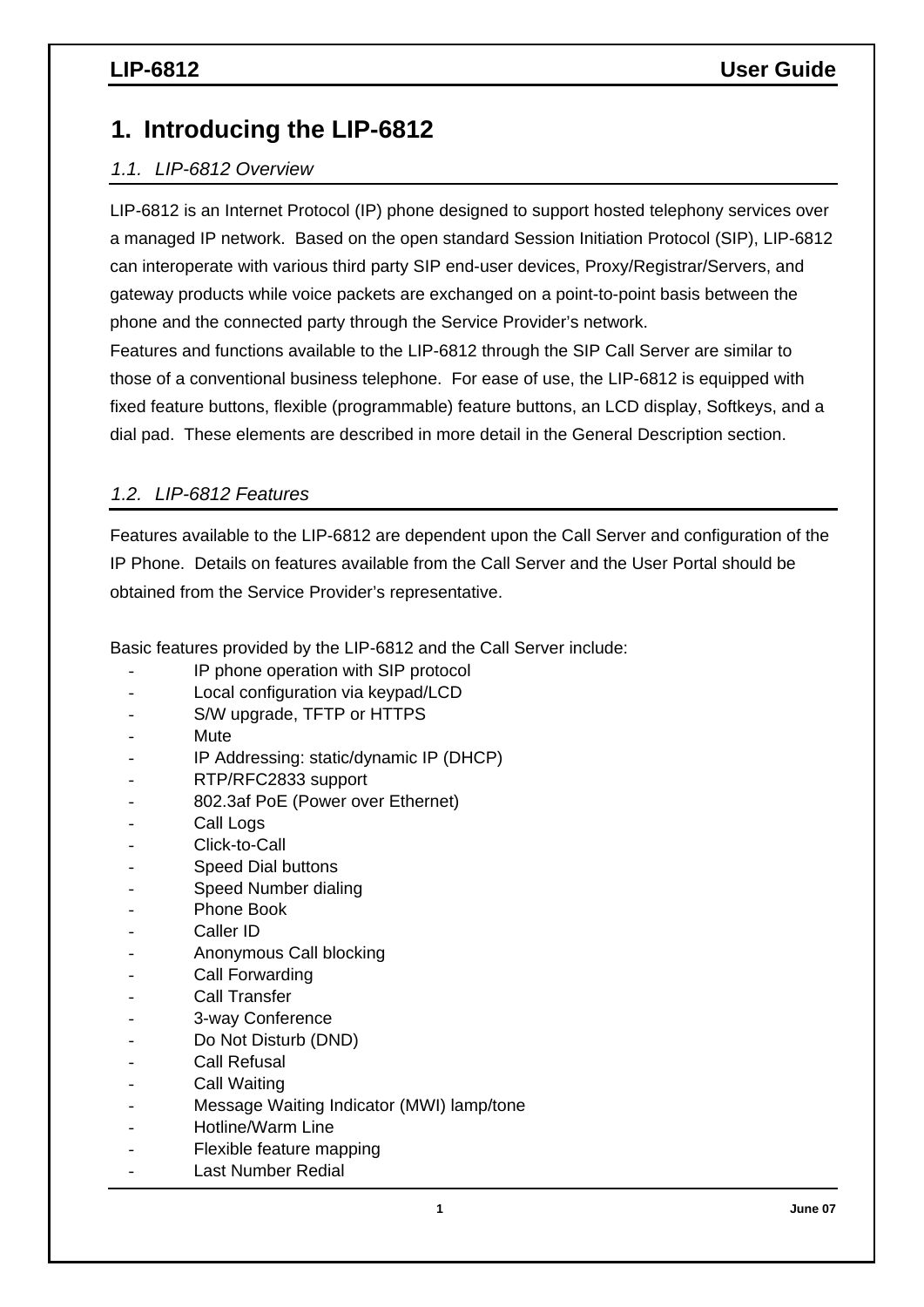- Call Return
- Station-to-Station dialing
- Handset, Headset, Speakerphone, and Ring Volume control
- LCD Contrast control
- Call Hold Ringback
- Hands-free dialing
- Label for Programmed feature buttons
- Full Duplex Speakerphone
- Multiple Ring types
- Distinctive Ring tones
- G.723.1A / G.729AB / PCMU / PCMA voice codec
- Acoustic Echo canceller
- Auto Answer
- Ringer off
- Web Based Management

**NOTE:** Certain feature functionality of your phone may be limited as a result of your VoIP environment.

### *1.3. LIP-6812 General Description*

The LIP-6812 interfaces with you to deliver voice and audio signals over the handset and speaker. A Microphone, which can be switched On and Off (muted), is located in the right front for audio input to the LIP-6812 Speakerphone. The 3-line, 24-character LCD is a visual output for status and interactive menus. The various buttons are the LIP-6812 input devices used to access resources, activate features, and interact with menus. Location of the devices and buttons of the LIP-6812 are provided in Figures 1 and 2.



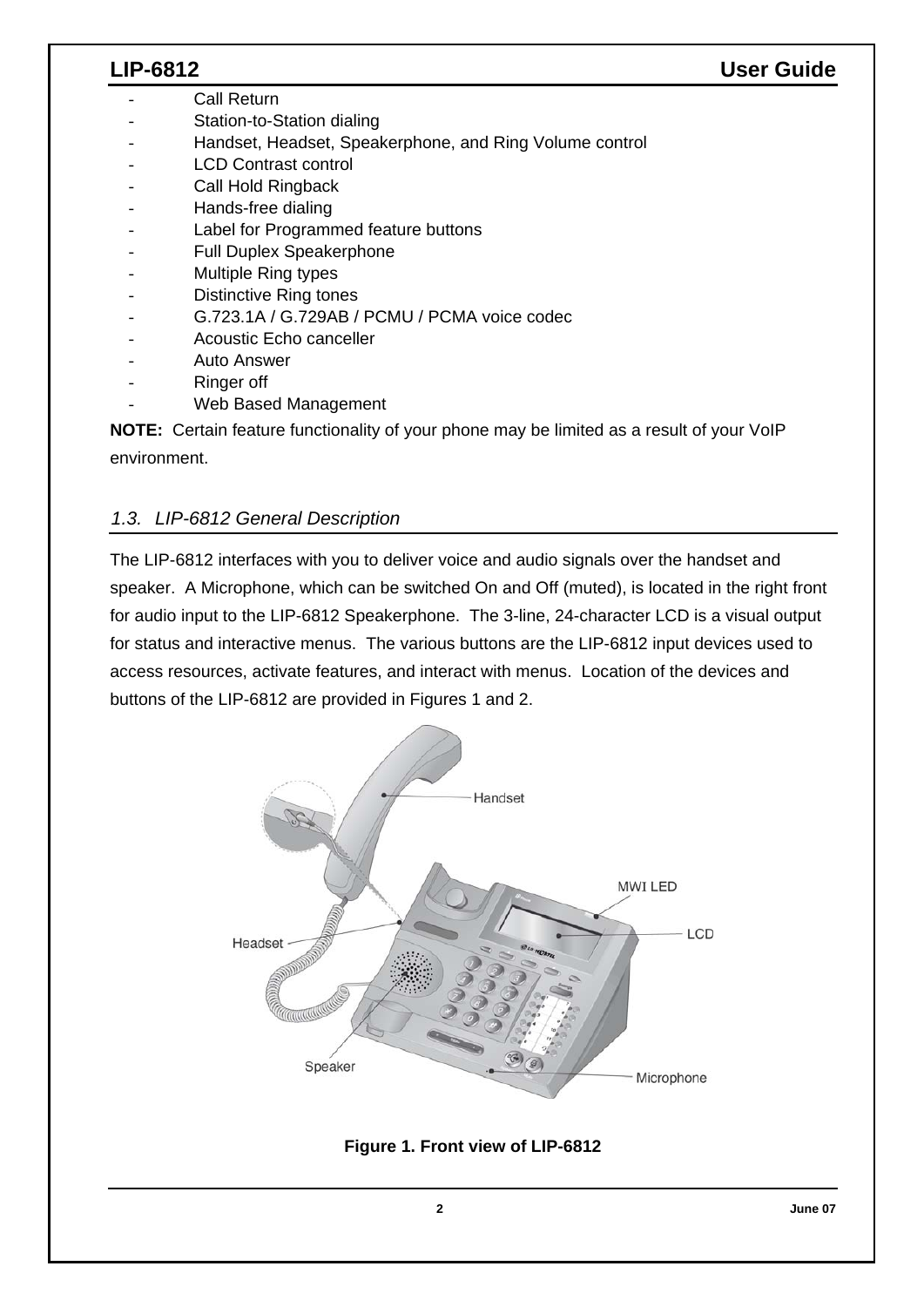

**Figure 2. LIP-6812 Buttons** 

| <b>NUMBER</b>  | <b>BUTTON</b>                                                                                                                                                                                              | <b>FUNCTION</b>                                                                                                                                 |  |  |  |
|----------------|------------------------------------------------------------------------------------------------------------------------------------------------------------------------------------------------------------|-------------------------------------------------------------------------------------------------------------------------------------------------|--|--|--|
|                |                                                                                                                                                                                                            | Left direction button. When $\triangle$ appears in the bottom-left corner of the<br>LCD, the previous menu may be selected.                     |  |  |  |
| 1              |                                                                                                                                                                                                            | <b>Right</b> direction button. When $\rightarrow$ appears in the bottom-right corner of<br>the LCD, the next group of Softkeys may be selected. |  |  |  |
| $\overline{2}$ | <b>Softkeys.</b> Softkeys are interactive, changing function based on the<br>LIP Phone status. When selected and verified, by pressing the<br>[ OK ] Softkey, the IP phone performs the selected function. |                                                                                                                                                 |  |  |  |
| 3              | Settings                                                                                                                                                                                                   | <b>Settings</b> button. 'Settings' accesses and exits the main menu for<br>display and changes to the LIP Phone configuration.                  |  |  |  |
| 4              | Volume                                                                                                                                                                                                     | Volume control button. Use to adjust Ring, Headset, Handset, and<br>Speaker volume.                                                             |  |  |  |
| 5              | Speaker                                                                                                                                                                                                    | Speaker button. Toggle the LIP-6812 speakerphone On and Off.                                                                                    |  |  |  |
| 6              | Ø<br>Mute                                                                                                                                                                                                  | Mute button. Toggle audio from the microphone to the connected<br>party On and Off.                                                             |  |  |  |
| $\overline{7}$ |                                                                                                                                                                                                            | <b>Headset</b> button. When using a headset, this button toggles the<br>headset state. When the headset is active, this button LED is red.      |  |  |  |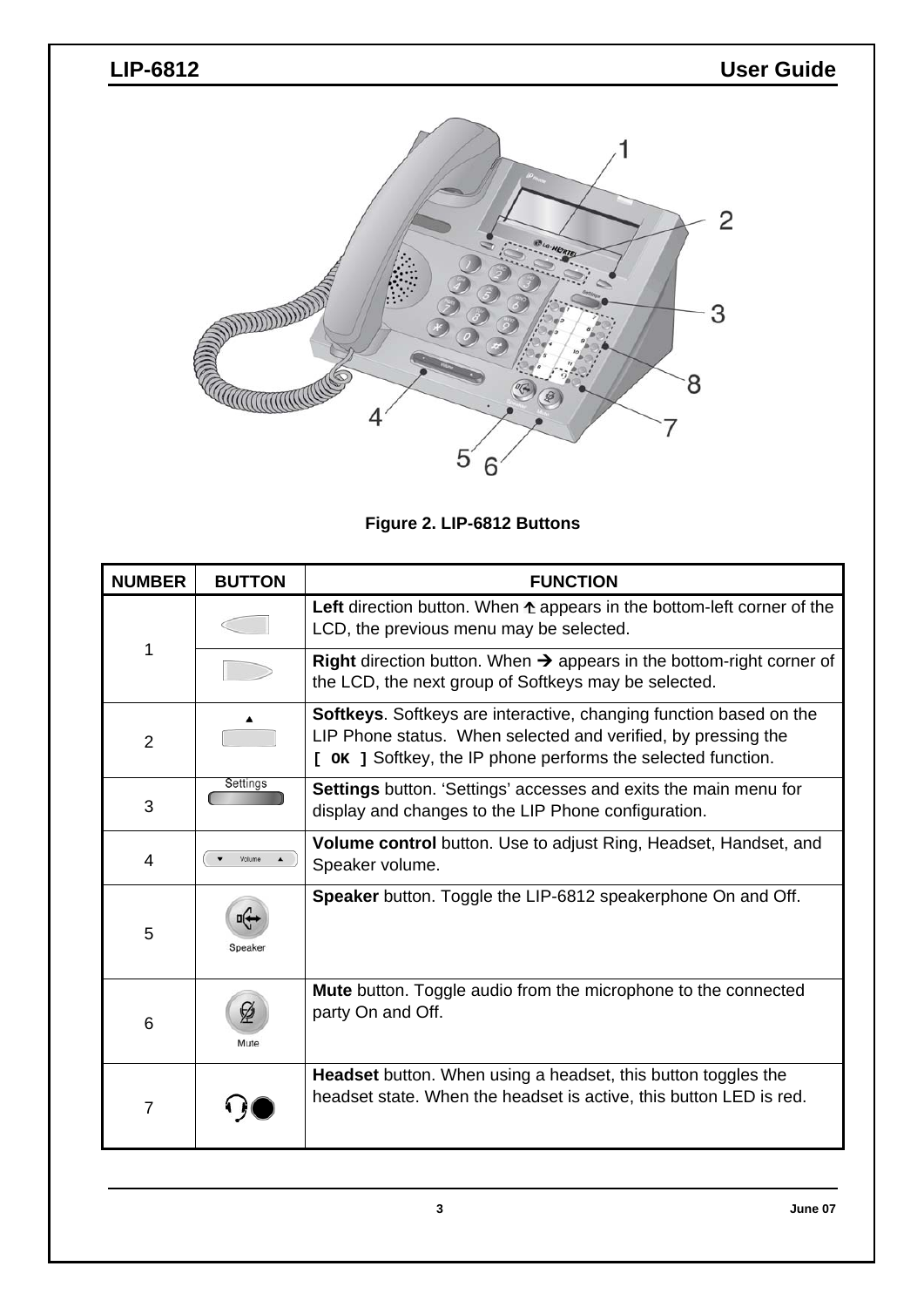| <b>LIP-6812</b> | <b>User Guide</b>                                                                                                                                                                                                        |
|-----------------|--------------------------------------------------------------------------------------------------------------------------------------------------------------------------------------------------------------------------|
| 8               | <b>Flexible</b> buttons (11) with Red/Green LEDs. Assign as Line or<br>Feature using LCD Menu or Web Manager. Default assignments for<br>buttons 1 and 2 are primary and secondary Line appearance for the<br>extension. |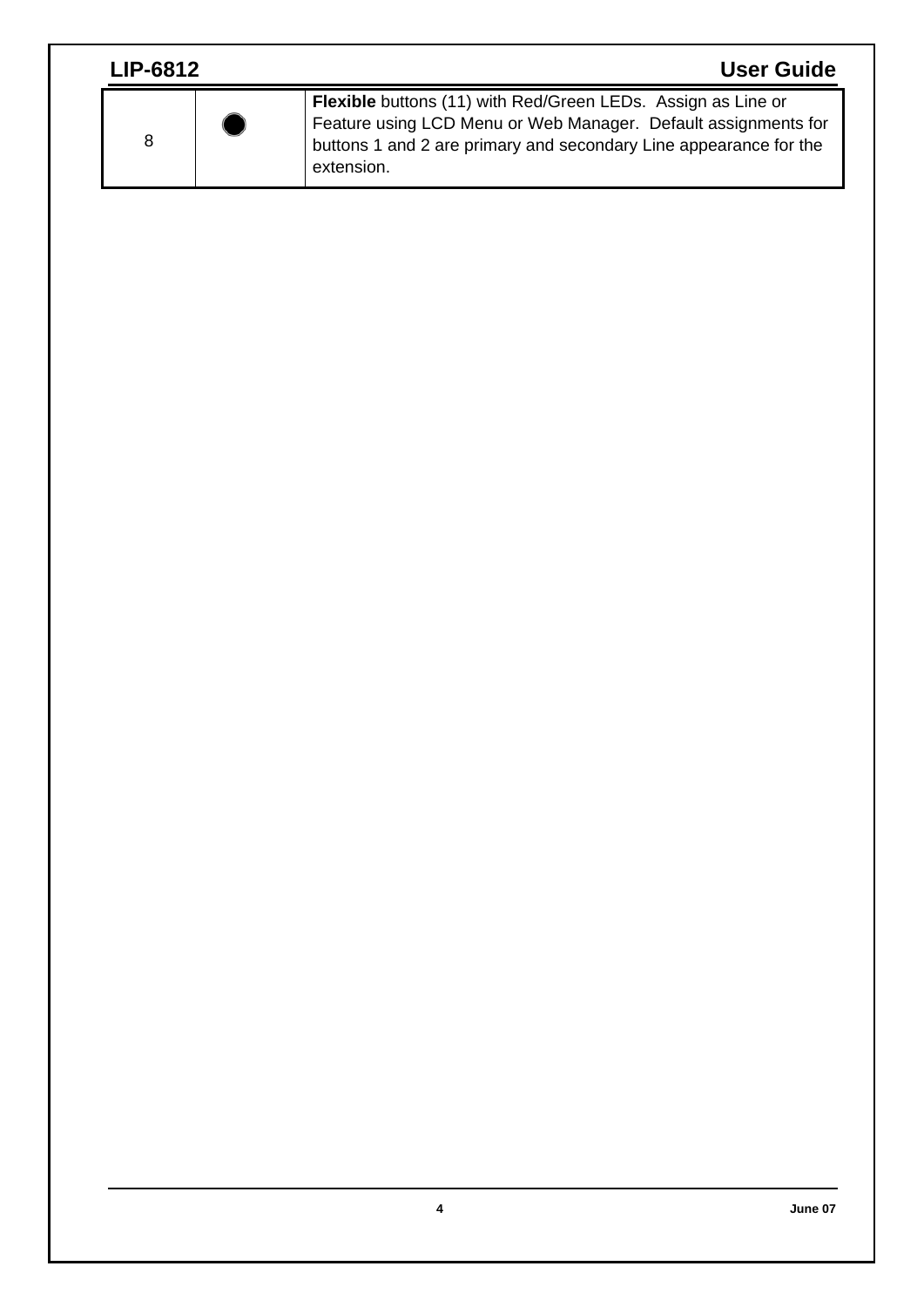# **2. Using Basic LIP-6812 Features**

The LIP-6812 is equipped with Softkeys and two direction buttons, which are used to navigate and select items from the display menu. An item can be selected using the Softkeys when it is displayed on the LCD screen. The Softkeys are also employed to access any Advanced Services to which your company has subscribed.

Some buttons on the LIP-6812 represent Lines or SIP call appearances. The Line buttons present and manage calls to the specific Line or appearance. The LIP-6812 can support up to eleven (11) Lines, each associated with their own Line button. The LED of the Line button indicates Line status as follows:

 Green LED On – in use at this phone, when call is displayed in LCD. Green LED fast flash – incoming call at this phone when call is displayed in the LCD. Green LED slow flash – call on hold at this phone when displayed in the LCD. Red LED On – in use at another phone. Red LED fast flash – incoming call at another phone. Red LED slow flash – call on hold at another phone. Yellow LED On – in use at this phone when call is not displayed in LCD. Yellow LED fast flash – incoming call at this phone when call is not displayed in LCD. Yellow LED slow flash – call on hold at this phone when call is not displayed in LCD. Green & Yellow LED alternate color slow flash – the line is not registered.

**NOTE:** When ACD is active on the Line the LED will indicate the status of the Agent:

 Green LED On – Agent checked in and available Red LED flashing – Agent checked in and unavailable Red LED On – Agent checked out

### *2.1. Receiving a Call*

When you receive a call, your phone will ring and the display may show the name or number of the calling party.

To answer a ringing call: 1) Lift the handset, press  $\ket{\cdot}$ , press  $\ket{\cdot}$ , press the [Answ] Softkey, or press Line button. To refuse a ringing call: 1) Press **[Refu]** Softkey in the ringing state. To end the call: 1) Hang up the handset, press  $\mathbb{R}$ , press  $\mathbb{R}$ , or press [EndC] Softkey.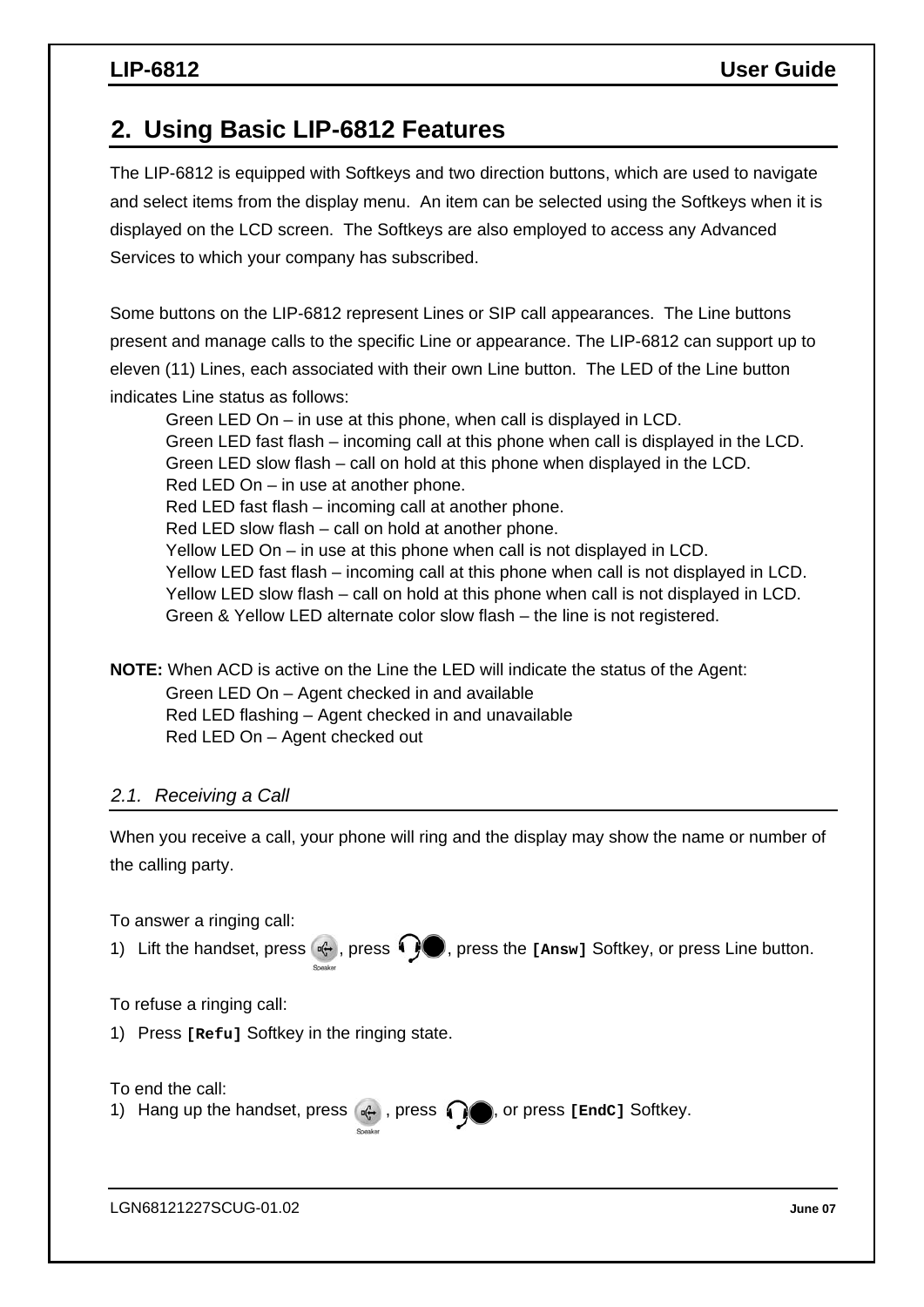**NOTE:** Calls can not be received unless the Line is registered to a Call Server. When not registered, the Line button LED will blink red and orange.

### *2.2. Making a Call*

You can make a call using on-hook or off-hook dialing.

### To place a call:

- 1) Lift the handset, press  $\mathbb{R}$ , press  $\mathbb{Q}$ , or press Line button.
- 2) Dial the destination phone number; you may need to dial '#' at the end of the number.
- 3) When the called party answers, begin speaking (the LCD will display the elapsed call time).

### To end the call,

1) Replace the handset, press (ort), press  $\bigcirc$ , press [EndC] Softkey, or press Line button.

## *2.3. Putting a Call on Hold*

You can place a call in a waiting state; the held party cannot hear you and you cannot hear the held party. You can answer or place other calls while a call is on hold.

To place a call on Hold:

1) Press the **[Hold]** Softkey.

To retrieve a held call:

1) Press the blinking Line button, or press **[Rsum]** Softkey.

**NOTE:** If multiple calls are on hold, a list of available calls will display. Use the **[Prev]-[Next]** Softkeys to select the desired call, "Retrieve Call Idx. #", and press the **[ OK ]** Softkey.

If you place a call on hold and return to idle, you may receive a Call Hold Ringback tone.

### *2.4. Transferring Calls, Announced*

You can send an active call to another extension and either announce the call transfer or hangup to complete the transfer.

To transfer an active call:

- 1) Press the **[Trns]** Softkey.
- 2) Dial the number you wish to receive the transfer.
- 3) You may await answer and then hang-up, or just hang-up to complete the transfer.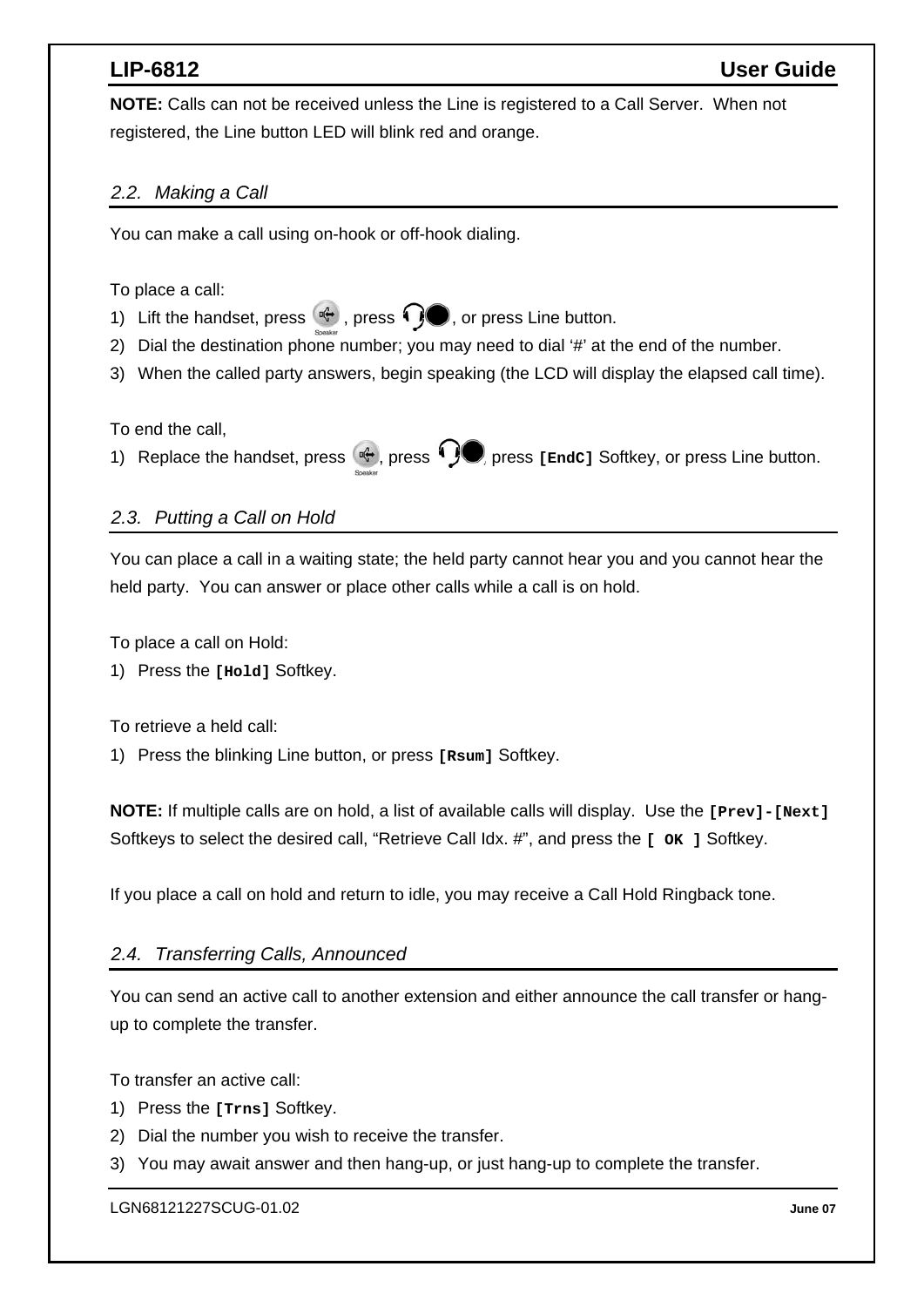To cancel the Transfer:

1) Press the **[Cncl]** Softkey.

### *2.5. Transferring Calls, Blind/Unannounced*

You can transfer an active call to another extension without talking to the party who is to receive the call, using Blind Transfer. The caller is transferred to the new party without verifying that the new party is there or willing to receive the call.

To transfer an active call:

- 1) Press **[BXfr]** Softkey.
- 2) Dial the number you wish to receive the transfer.
- 3) Hang up to complete the transfer.

### *2.6. Call Forward*

Call forward directs incoming calls to ring at another location. There are 4 conditions that can be defined to forward calls:

- Call Forward Busy redirects incoming calls if the Line is busy.
- Call Forward No Answer redirects incoming calls if the call is not answered in the designated time allowed (No Answer time).
- Call Forward Busy or No Answer redirects incoming call if the Line is busy or, if idle after No Answer time expires.
- Call Forward All Calls redirects all incoming calls to a Line you designate.

To set up Call Forward:

- 1) Press **[CFwd]** Softkey, and use the **[Prev]-[Next]** Softkeys to select the desired Call Forward Condition and press the **[ OK ]** Softkey.
- 2) Input the telephone number or address where your calls will be sent and press the **[ OK ]** Softkey.

**NOTE:** When Call Forward is active, "Fwd. to …….." shows on the LCD screen.

To disable Call Forward:

1) Press **[CFwd]** Softkey, the message "Fwd. to " is shown on the LCD screen.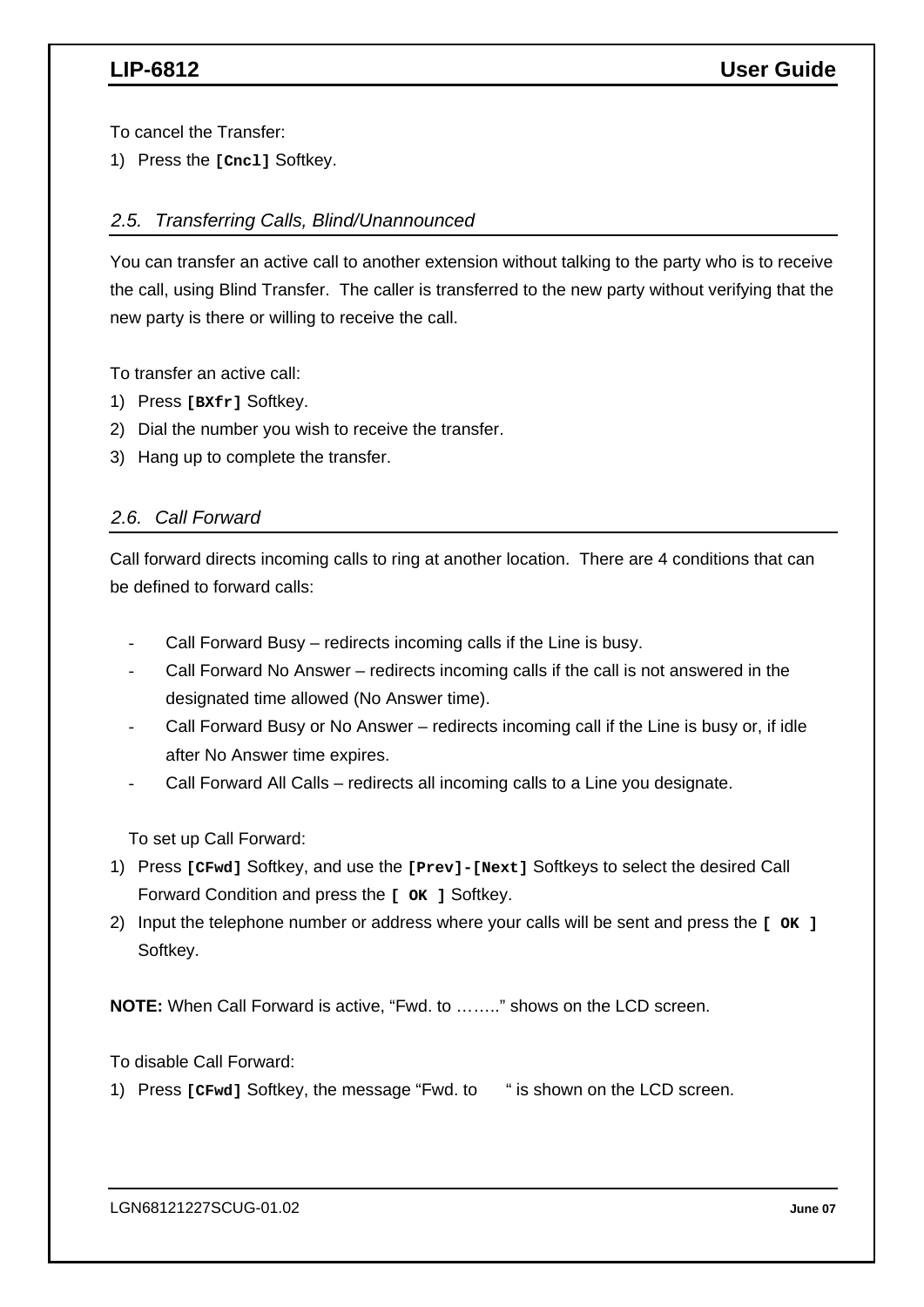### *2.7. 3-Party Conference*

The LIP-6812 3-Party Conference feature lets you speak with two other parties at once.

To initiate a conference between the current party, you, and another party:

- 1) Press the **[Conf]** Softkey, and dial the number you want to join in the conference.
- 2) When the party answers, press the **[Join]** Softkey to establish the conference.

**NOTE:** If the new party does not answer, press the **[EndC]** Softkey to return to the original party. If the originator of the conference call hangs up, then the other two parties will be disconnected. If either of the called parties hangs up, the call will remain connected.

### *2.8. Call Waiting-Multiple Call Appearance*

Each Line configured on the LIP-6812 can have multiple call appearances; call activity appears at more than one Line button to facilitate call handling. This is very useful if the user is on one call and needs to act on another incoming call on the same Line. While on a call, you will receive a call waiting tone and the caller's number is displayed so you know who is calling before you interrupt the current call; you can choose to pick up the incoming call, or ignore it.

To answer a second call:

1) Press the **[Answ]** Softkey; the first call is automatically placed on hold.

To place a second call:

- 1) Place the active call on hold.
- 2) Press **[NewC]** Softkey to obtain dial tone, and dial the destination phone number.

**NOTE:** When you have two calls on a Line, you are able to toggle between the two calls with the Line button. Pressing the Line button for the calls, you can move from one to the other call and manage the selected call. If you select an idle Line and take no action after 5 seconds, you will be returned to the original call.

### *2.9. Redial*

You can automatically redial the last number you dialed; pressing the **[Redi]** Softkey will activate the speakerphone or headset and dial the last dialed number. Lift the handset prior to pressing the **[Redi]** Softkey to connect the call to the handset rather than the Speakerphone.

To redial a call:

1) Press **[Redi]** Softkey.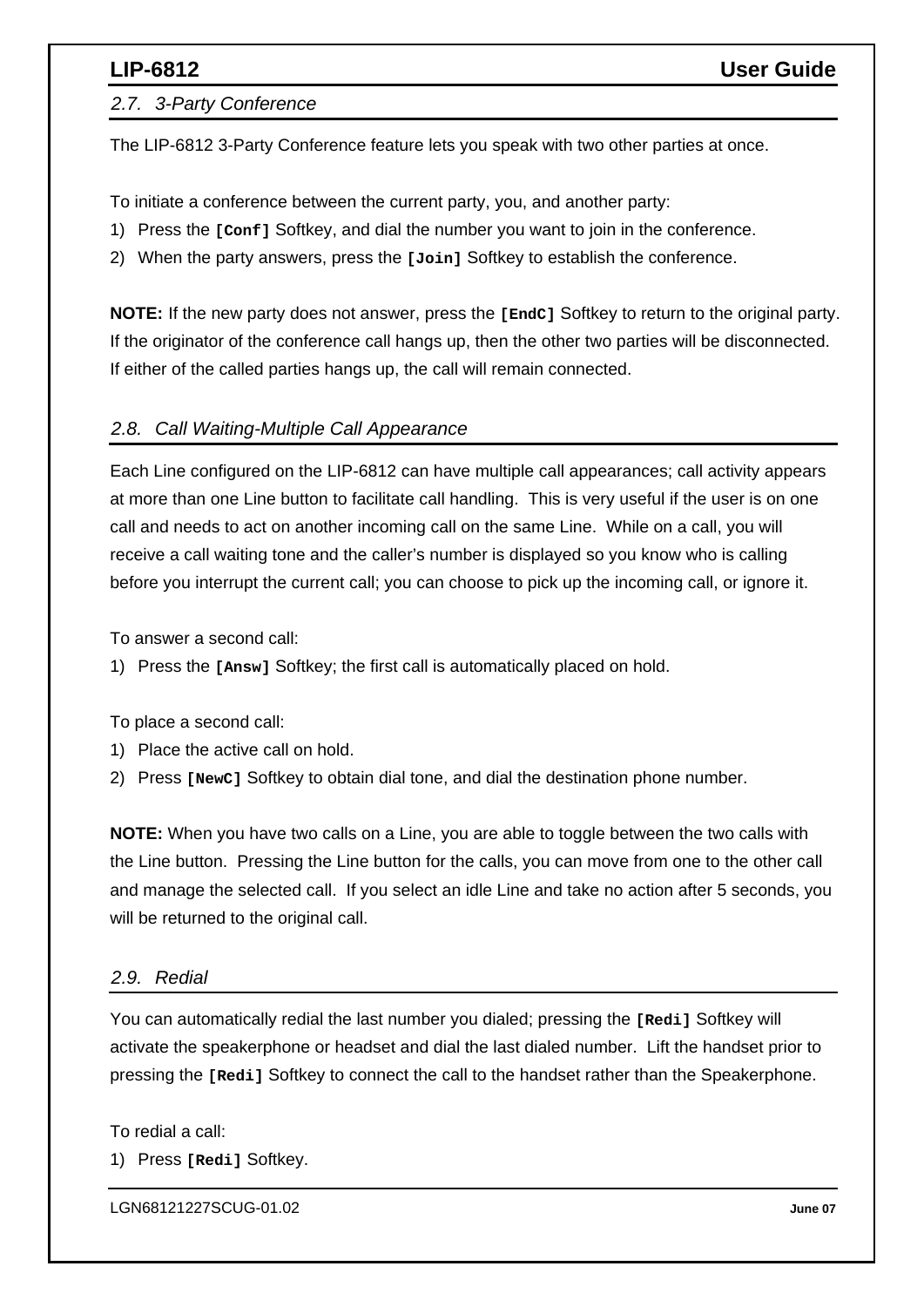**NOTE:** Your IP phone will not recall the last call dialed number after a loss of system power.

### *2.10. Last Call Return*

You can dial the number associated with the last incoming call, allowing you to return a call to the caller.

To call back the last incoming caller:

1) Press **[LCR ]** Softkey.

### *2.11. Speed Dial Buttons*

Programmable buttons on the LIP-6812 can be assigned for Speed Dial; pressing the button will automatically select your Line and dial the stored number (refer to the *Installer Guide* for the steps to configure Speed Dial).

To make a call using Speed Dial:

1) Press the desired Speed Dial button, or lift the handset and press the desired Speed Dial button.

### *2.12. Speed Number Dialing*

Within the Phone Book menu, you can set a Speed Number (0 to 99) for each Phone Book record. The Speed Number can then be used to automatically dial the telephone number for the record. Speed Number dialing must be enabled for use (refer to the *Installer Guide* for steps to configure the Speed Number feature).

To make a call using Speed Number:

1) Dial the Speed Number (00-99) for the desired number, or lift the handset and dial the desired Speed Number.

**NOTE:** When the Speed Number you dial is empty, the call is terminated and the LCD will display the error "Empty speed number."

### *2.13. DND (Do-Not-Disturb)*

The DND (Do Not Disturb) feature places the LIP-6812 in a 'no-ring' state. If the LIP-6812 is in DND, an incoming call to your extension will not cause the phone to ring. To use this feature,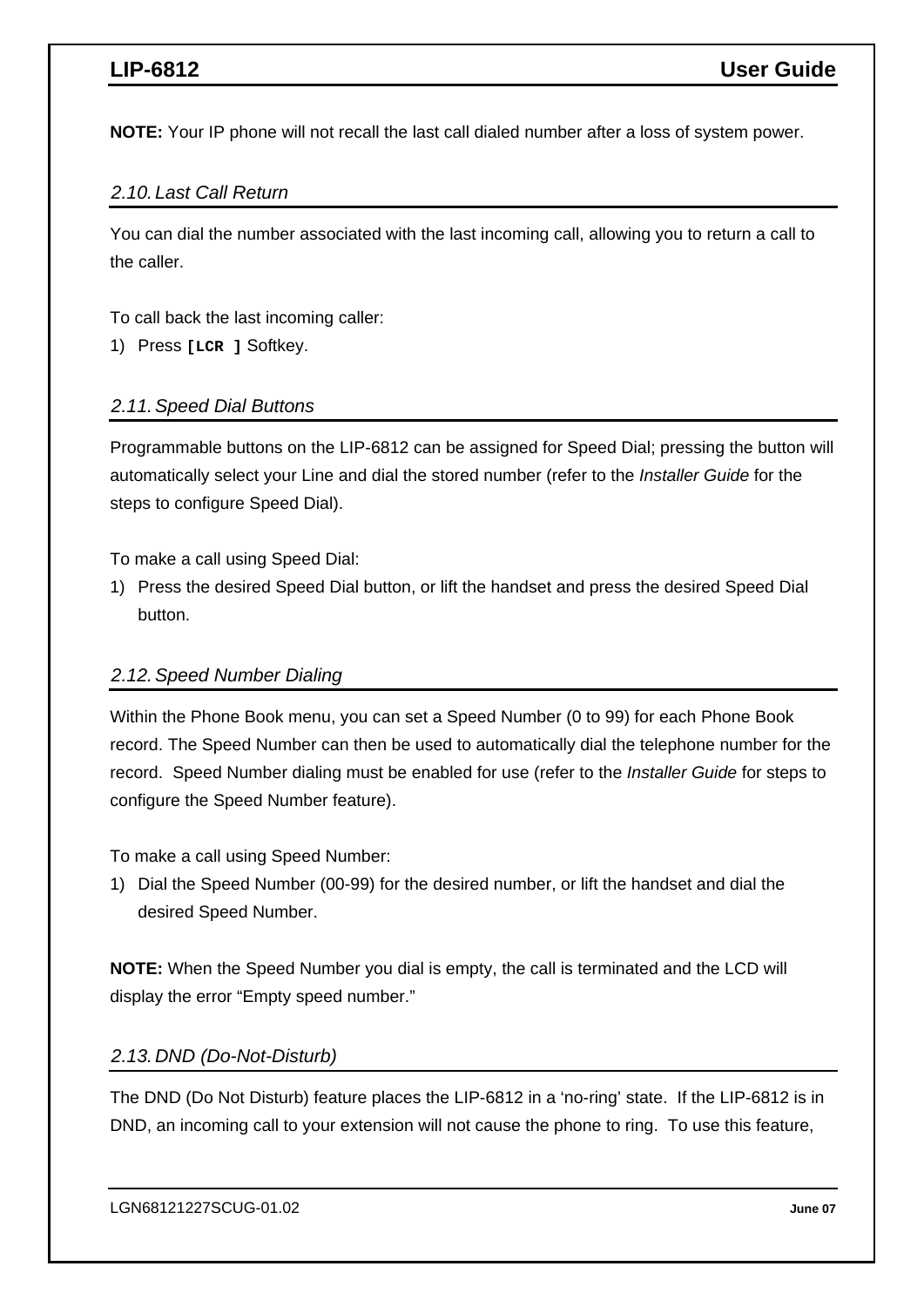the DND button must be assigned (refer to the *Installer Guide* for the steps to configure the Flexible button).

To activate DND:

1) Press the DND Flexible button; when activated, the button LED will illuminate red, and "Do not disturb" is displayed on the LCD.

To deactivate DND:

1) Press the illuminated DND Flexible button again, or press the **[DND ]** Softkey while in an idle state to enable the DND feature.

### *2.14. Muting a Call*

Mute turns the microphone of the Handset, Headset, or Speakerphone Off. This prevents the connected party from hearing what is said in the vicinity of the microphone.

To mute the microphone:

1) Press  $\circled{2}$  to mute a call; when mute is activated; the  $\circled{2}$  button LED is illuminated red.

To activate the Handset, Headset, or Speakerphone microphone:

1) Press  $\mathscr{D}$  again, or lift the handset to deactivate mute.

## *2.15. Accessing Your Voice Mail*

When you have a message waiting, the *MSG* light will flash and messages may be retrieved. A MSG button may be assigned to the LIP-6812 (refer to the *Installer Guide* for the steps to configure the Flexible button).

To access your voice mailbox:

- 1) Press a flexible button configured for MSG when the Message Waiting Indicator LED indicates you have a message and follow the voice instructions. OR,
- 1) Use the LCD Menu Navigation buttons to locate the **[MSG ]** item, and select the **[MSG ]** Softkey.

**NOTE:** To access your voice mailbox, the VMS address must be configured on the LIP Phone (refer to the *Installer Guide* for the steps to configure the VMS address).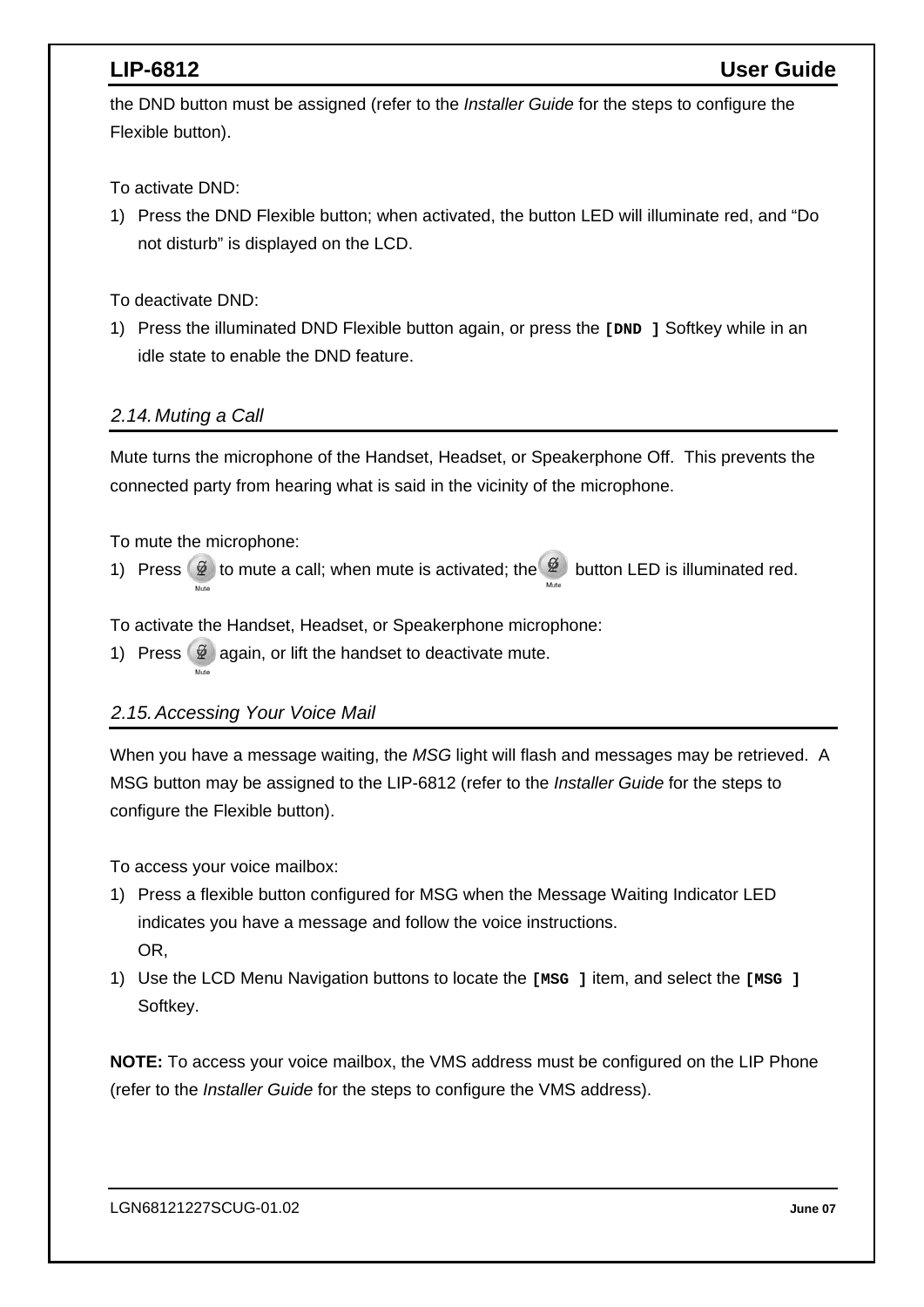*2.16. MADN SCA (Multiple Appearance Directory Number Single Call Appearance)* 

The LIP-6812 can support up to 11 Lines, each associated with its own button. A Line button can be set as a Private Line or a Shared Line. A Private Line is used by only one phone. A Shared Line appears on more than one phone and is for MADN SCA. To learn more about this, please refer to the VoIP Configuration section within the *Installer Guide*.

A Shared Line appears and is accessible by an authorized set of Phones. Any phone with the Shared Line can originate and terminate calls on the Line. When a phone places an outgoing call, all phones with the Shared Line are notified and reflect the current status of the Line.

When an incoming call is routed to a Shared Line, all phones with the Line will ring and display the name or number of the calling party. Once the call is answered, all other phones stop ringing and the Line button reflects a busy status.

The LED of the Line button shows the state of each call appearance on a Line.

| Solid green         | Local call activity for Private or Shared Line. |
|---------------------|-------------------------------------------------|
| Fast blinking green | Call appearance ringing for Private Line.       |
| Solid red           | Remote call activity for Shared Line.           |
| Fast blinking red   | Call appearance ringing for Shared Line.        |

To place or receive a call on a Shared Line, use the procedures previously described.

**NOTE:** The Shared Line may also be called a Bridged Line.

### *2.17. Hotline/ Warm-Line*

The LIP Phone may be assigned for Hotline/Warm-Line operation. When assigned, the LIP Phone will automatically place a call to the assigned destination. For Hotline, the call is placed immediately upon an off-hook state. For Warm-Line, the call is placed after a delay, allowing the user time to access another feature or Line as needed.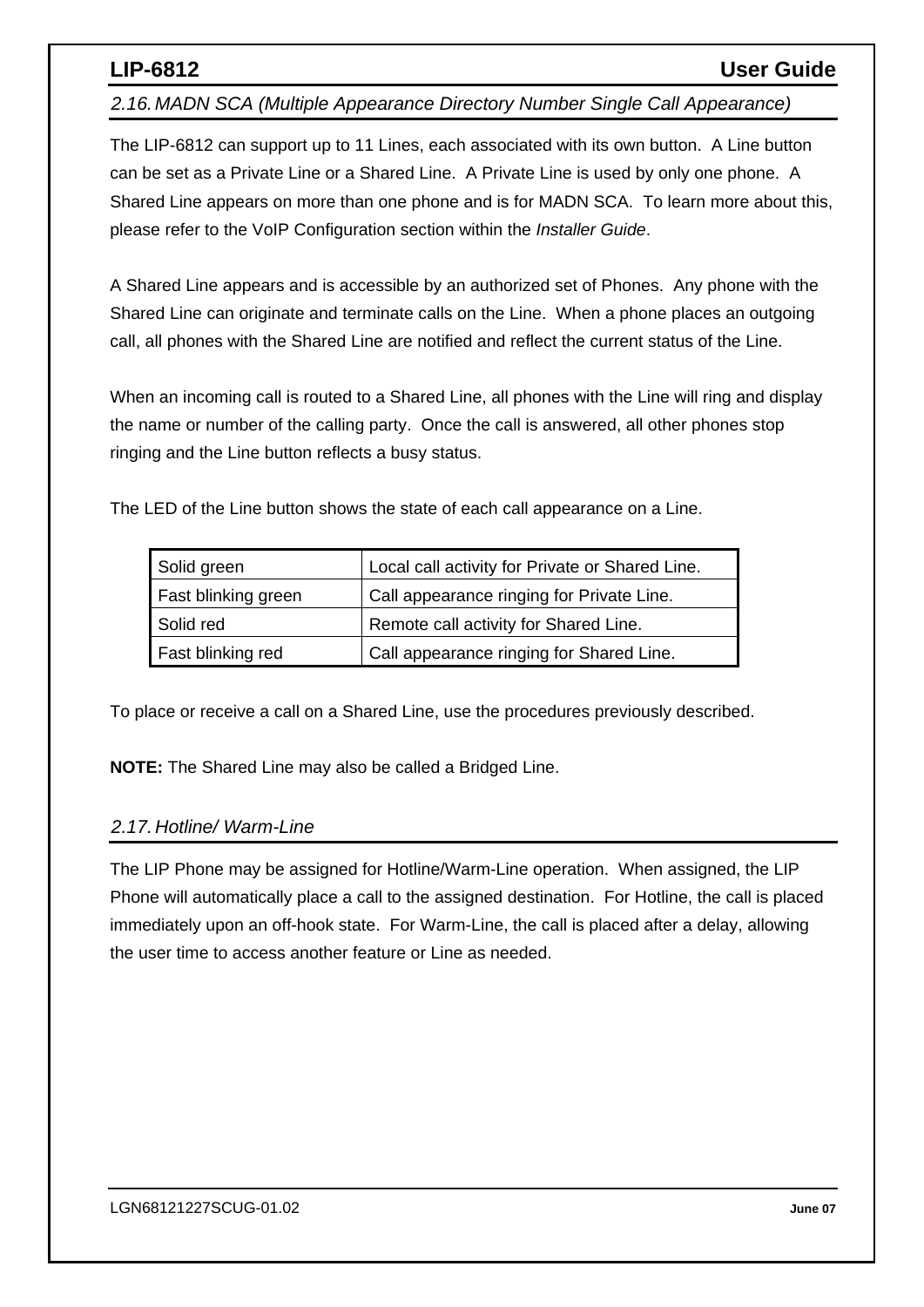# **3. Advanced Services and the LIP-6812 LCD Menu**

This section describes how to view and use the Advanced Services available through the LCD menu. The Main Menu components and order of display may be different on your phone based on the service subscription. All features may not be available to you based on the service subscription.

The LIP-6812 is equipped with Softkeys and two direction buttons, used to navigate and select items from menus. An item can be selected when it is highlighted with the pointer (>), using the Softkeys or by dialing the digit preceding the item.

### *3.1. Call Logs*

The LIP-6812 has access to a log of all calls placed or received by the phone, including incoming calls that were not answered (missed calls). The Call Logs can be viewed on the LCD and used to place a call to the logged party. Call Logs may be accessed through a programmable button assigned for the Call Log function on the LIP-6812 (refer to *Installer Guide* for the steps to configure a Call Log button).

To access the Call Logs menu:

- 1) When in an idle state, press the Call Log button; the Call Logs menu will provide several choices.
- 2) Use the **[Prev]-[Next]** Softkeys to select the desired log or dial the digit associated with the desired selection.



3) The log will display information on the call along with the Caller ID information.



To call a number listed in the Call Logs:

1) Dial the digit preceding the desired log item, or use the **[Prev]-[Next]** Softkeys to select the desired Log item and press the **[Dial]** Softkey.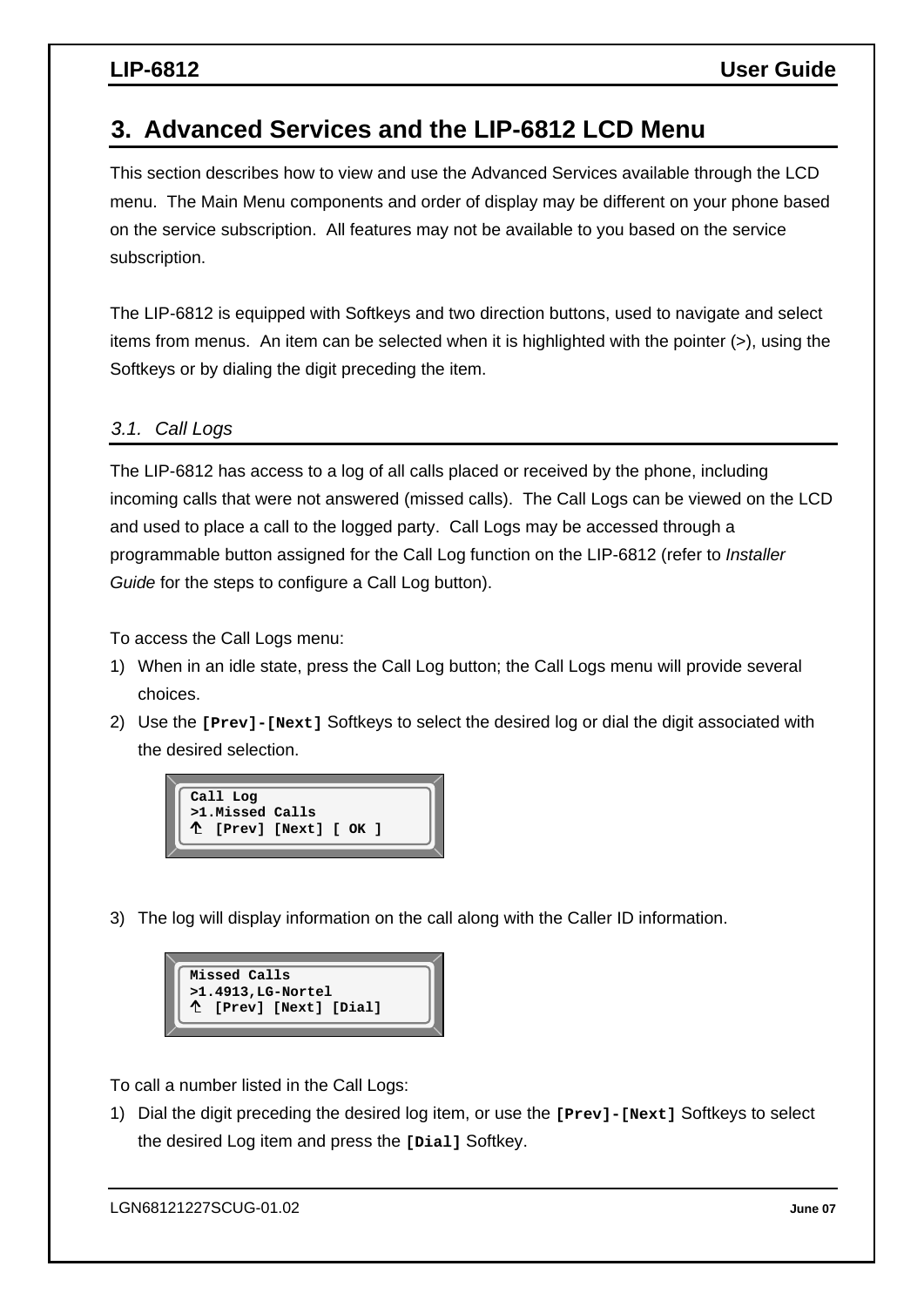*3.2. Phone Book* 

The LIP-6812 contains an internal Phone Book that has 100 entries. You can add to, delete, edit, and dial entries from the Phone Book. The Phone Book is accessed with a programmable button assigned for the Phone Book function (refer to *Installer Guide* for the steps to configure the Phone Book).

To access the Phone Book menu:

- 1) Press the Phone Book button.
- 2) The Phone Book will display the first entry.



To call a number listed in the Phone Book:

- 1) Dial the digit preceding the desired log item, or use the **[Prev]-[Next]** Softkeys to display additional log items.
- 2) Press the **[Dial]** Softkey.

To add a record to the Phone Book:

- 1) Press the Phone Book button.
- 2) Press the  $\rightarrow$  to view the next menu selection.



3) Select the **[Add ]** Softkey.



4) Enter a Name, Number and Speed Number for the record, selecting the **[ OK ]** Softkey for each entry. Use the **[Mode]** Softkey to enter characters.



To edit a record: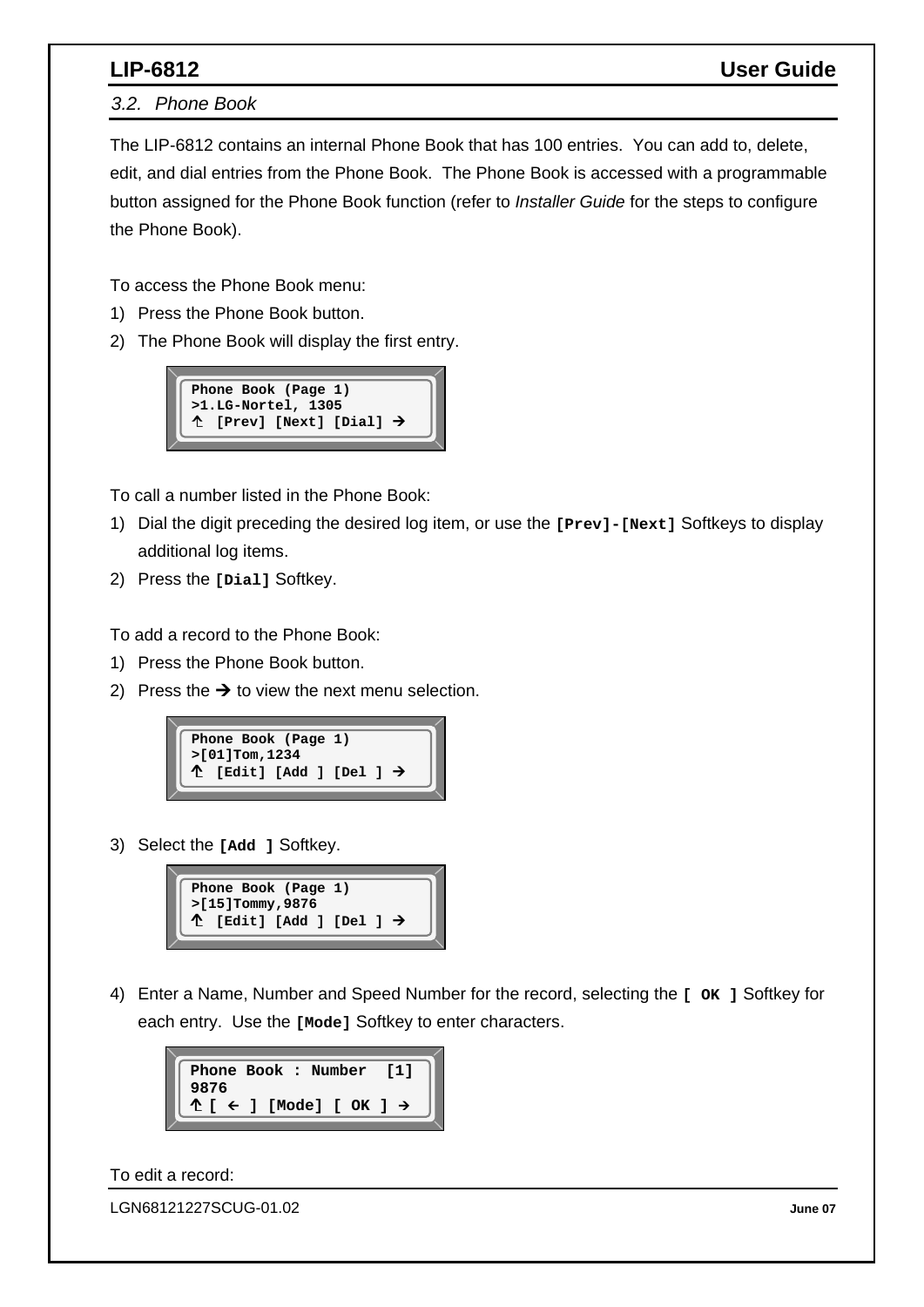- 1) Press the Phone Book button.
- 2) Select the desired record; press the  $\rightarrow$  to view additional records.



3) Select **[Edit]** Softkey.



4) Edit the Name, Number and Speed Number for the record, selecting the **[ OK ]** Softkey for each entry (use the **[Mode]** Softkey to enter characters).

|      | Phone Book : Number [1] |  |
|------|-------------------------|--|
| 9876 | $f \in J$ [Mode] [ OK ] |  |
|      |                         |  |

To delete a record:

- 1) Press the Phone Book button.
- 2) Select the desired record.
- 3) Press the  $\rightarrow$  to locate the [Del ] selection.



4) Select the **[Del ]** Softkey and **[Yes ]**.



To delete all records:

- 1) Press the Phone Book button.
- 2) Press the  $\rightarrow$  to locate the  $[DALL]$  selection.